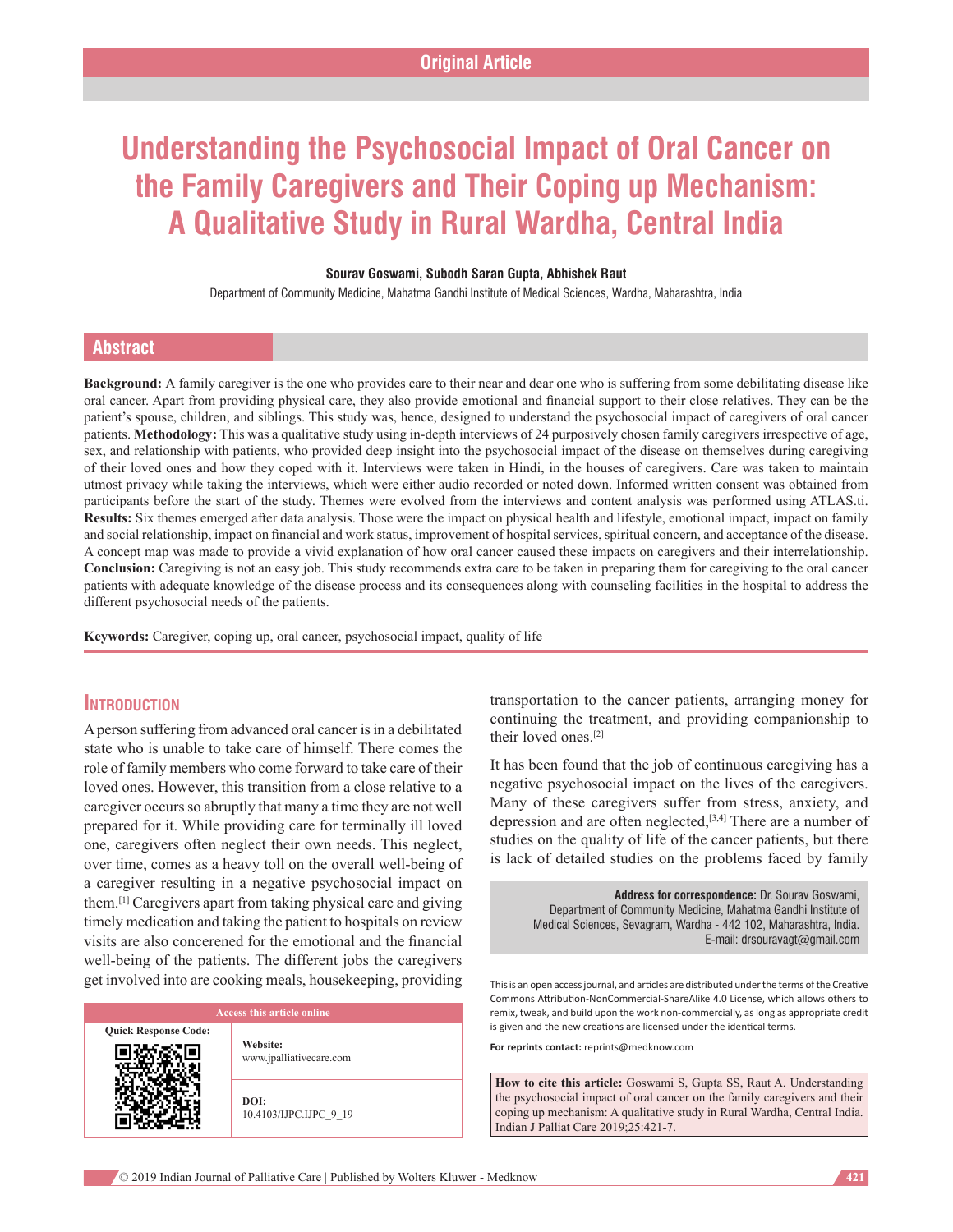caregivers who stay at home with the patients of advanced cancer. This qualitative study was hence planned to acquire a more comprehensive understanding of how oral cancer impacts on the psychosocial life of family caregivers; the problems they face and how did they cope with the problems.

# **Methodology**

This was a cross‑sectional study using qualitative methods. We used in‑depth interviews (IDIs) of selected family caregivers of oral cancer patients. The participants were encouraged and prompted to talk in depth about the different problems they came across while taking care of their near and dear ones who were suffering from oral cancer who had completed treatment 3‑6 months back. We also tried to understand how caregivers cope with the different problems they face while caregiving, though we were mostly concerned regarding the psychosocial adjustments that they had to undergo.

# **Study participants**

The study participants included 24 family caregivers of oral cancer patients. In this study, we have considered close relatives of oral cancer patients who were with the patients since the time of diagnosis till interview was recorded and actively took part in caregiving as the "family caregivers." They can be the patient's spouse, children, and siblings, but significant others can also take on that role and function.

The participants were purposively chosen study respondents who provided rich, relevant, and diverse information pertinent to the research objectives. They were selected irrespective of age, sex, relationship with patients, occupation, educational qualification, or stage of disease their loved ones were suffering from.

General characteristics of the study participants are shown in Table 1, where we found 10 of them were male and the rest were female. The average age of the caregivers was 37 years. Most of the female caregivers were home makers whereas the males were daily laborer, servicemen, farmers, or businessmen. Few of the caregivers were illiterate while most of them had gone to school. All stages of oral cancers were included in the study, though the majority of the included patients suffered from advanced oral cancer (Stages III and IV).

#### **Study procedure**

An interview guide was prepared beforehand, which is shown in Table 2. Open questions were used to encourage study participants to express their feelings and experiences as regards the study objectives. We used probes to give the participants hint to think about the different problems felt by them. Probes were only used when the participants were unable to comment on any topic or to get in depth of the concerned topic. Before the study, a pilot interview was conducted with two family caregivers to check if the participants could understand the study question and give feedback. The pilot interview was also included in the final analysis. The study was carried out from January 2016 to September 2017.

# **Study settings**

The study participants were the residents of both urban and rural community development block in a district in Central India. The

| Table 1: General characteristics of the study group |                           |        |                              |                   |                  |                                 |
|-----------------------------------------------------|---------------------------|--------|------------------------------|-------------------|------------------|---------------------------------|
| <b>Caregiver ID</b>                                 | Age of caregiver in years | Sex    | <b>Relation with patient</b> | <b>Occupation</b> | <b>Education</b> | Stage of oral cancer of patient |
| C <sub>1</sub>                                      | 57                        | Female | Wife                         | Housewife         | Illiterate       | Ш                               |
| C <sub>2</sub>                                      | 35                        | Female | Wife                         | Housewife         | Class 5          | IV                              |
| C <sub>3</sub>                                      | 26                        | Male   | Son                          | Student           | Graduate         | $\mathbf{I}$                    |
| C <sub>4</sub>                                      | 30                        | Female | Wife                         | Housewife         | Class 6          | III                             |
| C <sub>5</sub>                                      | 29                        | Female | Wife                         | Daily labor       | Class 5          | III                             |
| C <sub>6</sub>                                      | 38                        | Male   | Son                          | Daily labor       | Class 8          | $\mathbf{I}$                    |
| C7                                                  | 44                        | Male   | Son                          | Farmer            | Illiterate       | I                               |
| C8                                                  | 29                        | Female | Wife                         | Housewife         | Class 10         | IV                              |
| C9                                                  | 22                        | Female | Daughter                     | Student           | Graduate         | III                             |
| C10                                                 | 24                        | Male   | Son                          | Student           | Graduate         | $\mathbf{I}$                    |
| C11                                                 | 55                        | Female | Wife                         | Housewife         | Illiterate       | III                             |
| C12                                                 | 57                        | Male   | <b>Brother</b>               | Autodriver        | Class 10         | Ш                               |
| C13                                                 | 46                        | Male   | Son                          | Daily labor       | Class 3          | IV                              |
| C14                                                 | 28                        | Male   | Son                          | <b>Business</b>   | Class 8          | IV                              |
| C15                                                 | 33                        | Female | Wife                         | Housewife         | Class 10         | $\mathbf{I}$                    |
| C16                                                 | 38                        | Female | Wife                         | Daily labor       | Illiterate       | IV                              |
| C17                                                 | 37                        | Male   | Son                          | Farmer            | Class 5          | III                             |
| C18                                                 | 28                        | Female | Wife                         | Housewife         | Class 8          | Ш                               |
| C19                                                 | 25                        | Female | Wife                         | Teacher           | Graduate         | $\mathbf{I}$                    |
| C <sub>20</sub>                                     | 50                        | Female | Wife                         | Housewife         | Class 6          | III                             |
| C <sub>21</sub>                                     | 57                        | Male   | Cousin                       | Service           | Class 12         | $\mathbf{I}$                    |
| C22                                                 | 47                        | Female | Wife                         | Housewife         | Class 5          | IV                              |
| C <sub>23</sub>                                     | 26                        | Male   | Son                          | Shopkeeper        | Class 12         | IV                              |
| C <sub>24</sub>                                     | 23                        | Female | Daughter in law              | Housewife         | Class 7          | Ш                               |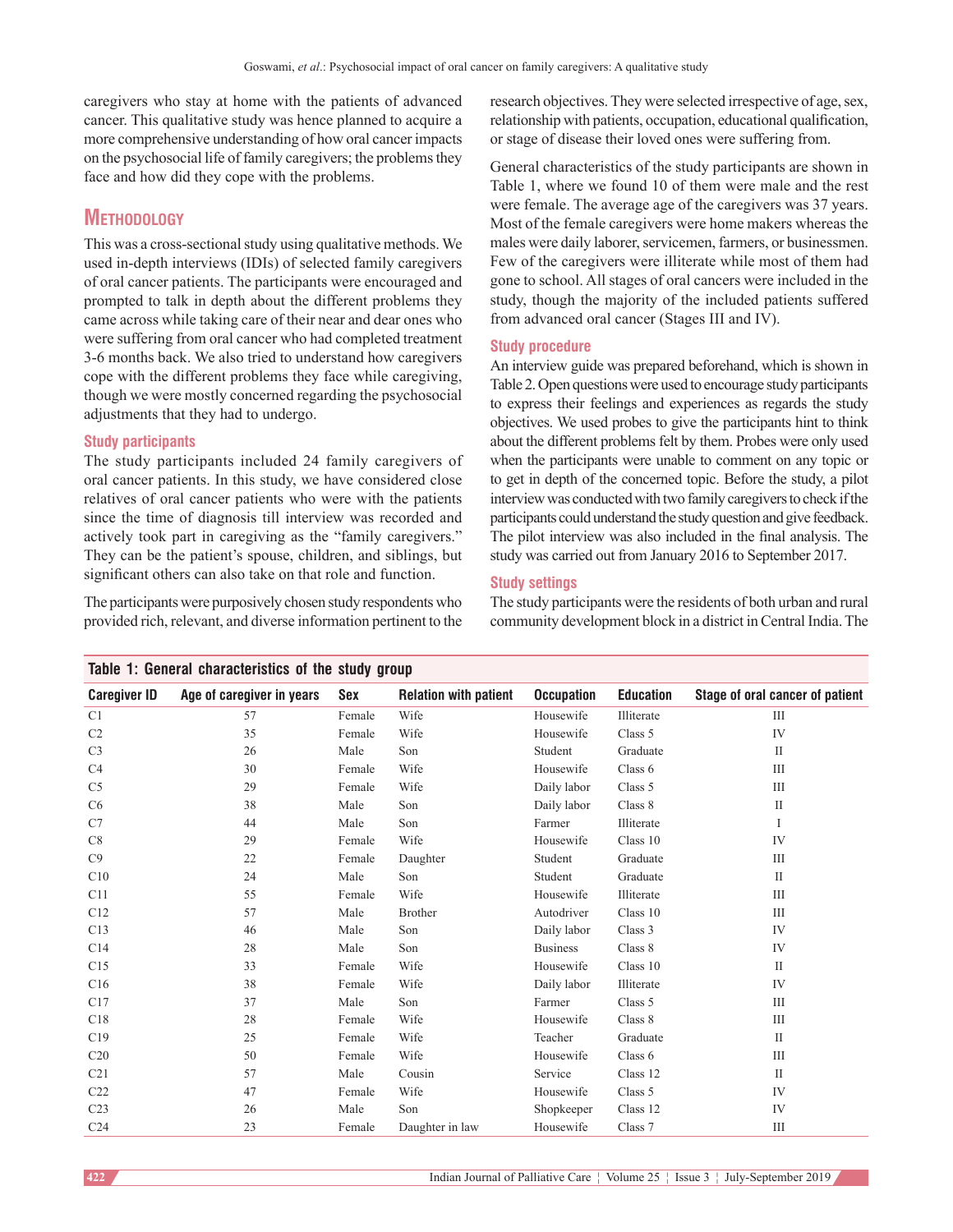#### **Table 2: Interview guide**

1. Did occurrence of cancer in your relative bring any change in your life? Probe

Personal life Family life Financial life Social life Psychosocial life 2. Please tell me about your social and psychological support Probe Support from Family and friends – adequate or not Role of spiritual/religious leaders in your life 3. Are there any thoughts that haunt you for your future? Please share those Probe Your future Future of family Regarding insecurity 4. What are the different challenges you face while you were accompanying your relative for his treatment among the different hospitals? Probe Timeliness of medical attendance Behavior of hospital staff Transportation Hospital stay Financial problem Promptness of treatment

first author who is well trained in qualitative methods conducted all the interviews. The interviews were conducted in the houses of the participants. All the interviews were conducted in Hindi, which the study participants understood. Each of the IDIs continued for around 40–60 min. Interviews were taken till there was saturation of information and no new information came up. Many of the interviews were audio recorded, and the others were noted down, as the study participants did not give permission for using the recorder. While carrying out the interviews, concern was taken to ask the questions in private that is keeping the other family members secluded, though it was not possible all the time.

#### **Data analysis**

The audio recording of IDIs was transcribed and translated into English. Recurring ideas, words, or phrases and patterns of belief were identified and organized in codes and based on this, salient themes were defined. Following this, the investigator went through each transcribed document of IDIs and did content analysis using the themes that link people and circumstances. Efforts were made to analyze how the distribution of ideas, words or phrases under different subthemes and themes differ across the categories enumerated above. ATLAS.ti<sup>[5]</sup> was used to facilitate content analysis. Aconcept map was made to give a vivid explanation of how oral cancer caused these impacts on caregivers and their interrelationship.

#### **Ethics**

The study was conducted after getting approval from the Institutional Ethics Committee. Written informed consent was taken from each of the study participants before starting the interview.

# **Results**

Cancer breaks patients not only physically but also emotionally and socially. Most of the oral cancer patients had to undergo surgical procedures that hampered their routine activities such as eating food, maintaining personal hygiene, taking medication on time, and many more. Many of the patients were put on Ryles tube or tracheostomy. In such scenario, there is an immense role of the caregivers not only to help them recover physically but also to boost them up emotionally. The caregiving activities might be of different types, including taking care of the patient, feeding, mobilization, communication and consulting the doctor at the time of illness or complications or for follow‑up, doing household work, giving emotional support to the patient, administering medications timely, arranging money for continuing treatment, and many more.

Although almost all the members of the family directly or indirectly played an important role in taking care of the patient, we have considered the family member who was actively involved in taking care of the patient starting from time of diagnosis of oral cancer, carrying out the treatment and accompanying the patient to the hospital for follow‑up as the primary caregiver of the patient. In our study, we found more women caregivers than men. Twenty-four such primary caregivers were identified, and their IDIs were conducted to understand how oral cancer of their near and dear ones affects them (the caregivers) psychosocially. These interviews were later analyzed, where the following themes emerged.

#### **Impact on physical health and lifestyle**

Taking care of an oral cancer patient who had advanced disease affects the physical health of the caregivers. This occurs when caregiving interferes with the usual daily activities and is associated with negative lifestyle changes. It was clear during the interviews that as the caregivers concentrate on the cancer patient's needs, their own needs generally remain unaddressed.

"Apart from taking care of my father‑in‑law, I have to do the regular household chores; like cooking, cleaning, sweeping, etc., in the house that makes me very tired at the end of the day," said a female caregiver. In a similar note, another caregiver said, "many a time I forget to eat my lunch on time." Quite a few of the caregivers, mostly females, had reported that they were so deeply involved in taking care of their near and dear ones that they lost the focus on self‑care potentially resulting in decline of their own health and quality of life. A few of them also reported that their daily routine had changed and their lives were more restricted now. Many of the participants pointed out that they could not participate in other activities because cancer patients needed a lot of assistance.

#### **Emotional impact**

"I could never believe that my husband was suffering from cancer (oral)," a 30‑year‑old caregiver expressed her panic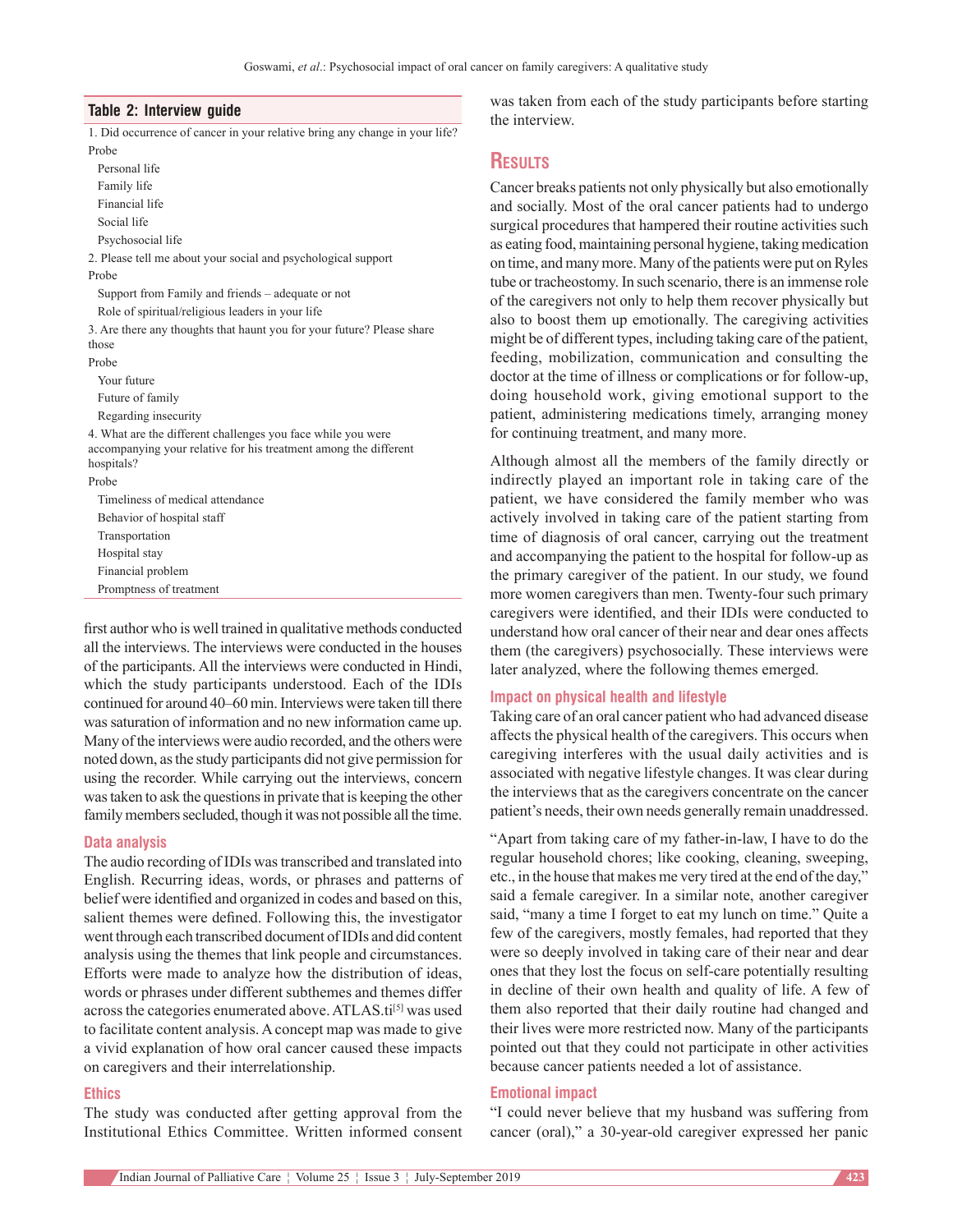when she first heard the diagnosis, and she remained depressed for quite a long time. "I always keep thinking about the health of my father," said a 21‑year‑old son of a patient of stage IV buccal mucosa cancer. It was clear from the discussion with the caregivers of the oral cancer patients that they experienced distress, anxiety, fear, and uncertainty while caring for and supporting the family members who were ill. "I do not understand what to do when he (her husband) cries out in agony and pain, and I sometimes think of dying rather than standing helpless," said the wife of a bedridden patient of oral cancer. Afew of the caregivers had also stated that the different procedures carried out in the hospitals that caused pain to their near and dear ones (the oral cancer patient) also made them sad and depressed.

The son of a 57-year-old patient of stage III oral cancer said, "For the last 3 months, my mother is on liquid diet only and she is losing weight;" this was a matter of concern for him. Another individual expressed her concern regarding the problems of Ryles tube feeding.

#### **Impact on the family and social relationships**

There were diverse responses as regards the impact of oral cancer on the family and social relationships of the caregiver. A female came up with a very positive response; "Our relationship (between her and her husband) has grown stronger after he was diagnosed with cancer (oral cancer)." Many of the respondents were of similar opinions. However, there were a few caregivers who complained of decreased familial bonding with the patient and also with other relatives after the treatment for cancer started. Most of the participants avoided any discussion on the impact of oral cancer on their personal life, but one of the female caregivers boldly pointed out the problems she faced in her sexual life after her husband was on the treatment for cancer.

A few of them also reported that as they (the caregivers) remained busy in caretaking, they seldom could take out time to attend any social event. They also added that, after the illness of their family members, the neighbors were not visiting their homes like before. While there was a group of participants with the opposite view, where, one of them stated, "our neighbors now regularly come to my home and ask about the condition of his health and if we need any help."

#### **Impact on financial and work status**

The treatment of oral cancer like any other cancer is costly and the majority of the cost has to be borne by the family. "My husband was the only bread earner in our family, and since he is having the disease (oral cancer), he cannot go to work, and our financial problems have increased," said the wife of a 40‑year‑old oral cancer patient. To find an alternative, most of the spouses (mostly wives) of the patients started going for work, and it affected their family life and care of the children, especially for those who had small kids to take care of.

Son of a 72‑year‑old oral cancer patient said, "After passing higher secondary, I got the chance to study BSc (Bachelors of Science degree) honors, for which I had to go away from my village but because of the need of taking care of my father, I did not join the course and stayed in my village; I joined BA (Bachelor of Arts Degree)."

A number of important family activities had to be postponed or canceled to manage the cost of treatment. "My sister's marriage was fixed but had to be postponed as a result of my father's disease (oral cancer)," said the son of a male oral cancer patient. There were many such similar incidences where important family activities had to be given lesser importance. "I had to shift the schooling of my children from English medium to the Marathi medium government school, as it was not possible on my part to meet the expenses of that private school," said the mother of two children who was also the caregiver of a 34 years old postsurgery and post radiotherapy oral cancer patient.

Apart from these, there have been reports where the family had to sell the livestock like cattle, goats to arrange money for continuing treatment. However, there was a good chunk of the caregivers who stated that their relatives and friends were of enormous help; a few expressed that it was difficult to meet the challenge without help from relatives and friends.

## **Necessity of improving the services provided in the health facilities**

A few of the caregivers were concerned regarding the long waiting hours in the hospitals. "I have to spend the whole day in the hospital for his (father's) follow-up. Moreover, we have to go from one place to other for check-ups and investigations," said the son of an elderly oral cancer patient.

Another study participant opined, "Long waiting hours in the hospital, make me think more into the disease condition of my brother," that increases the emotional stress as a result of the disease.

Another important issue came out in the interviews with the caregivers which was regarding the need for training them for caregiving a cancer patient. "My husband had tracheostomy done and it often get blocked, that need to be cleared almost every alternate day. As I am not an expert in doing that, I lack confidence in cleaning the tube," said the wife of an advanced oral cancer patient on palliative therapy. Most of the caregivers had stated the importance of a small training session for caregivers to be conducted at the hospital before discharge of the patient.

"For minor illnesses, such as cough and cold, fever or loose stool, many a time the PHC doctor avoids treating my father and advises me to take him to the cancer hospital," said the daughter of a 62‑year old man suffering from tongue cancer. A few of the caregivers also had similar opinion that as the patient was a diagnosed case of cancer, doctors most of the time referred them to higher centers for their treatment that added on to the problems.

### **Spiritual concern**

Like many of cancer patients, family members also expressed that they became more spiritual after their loved ones were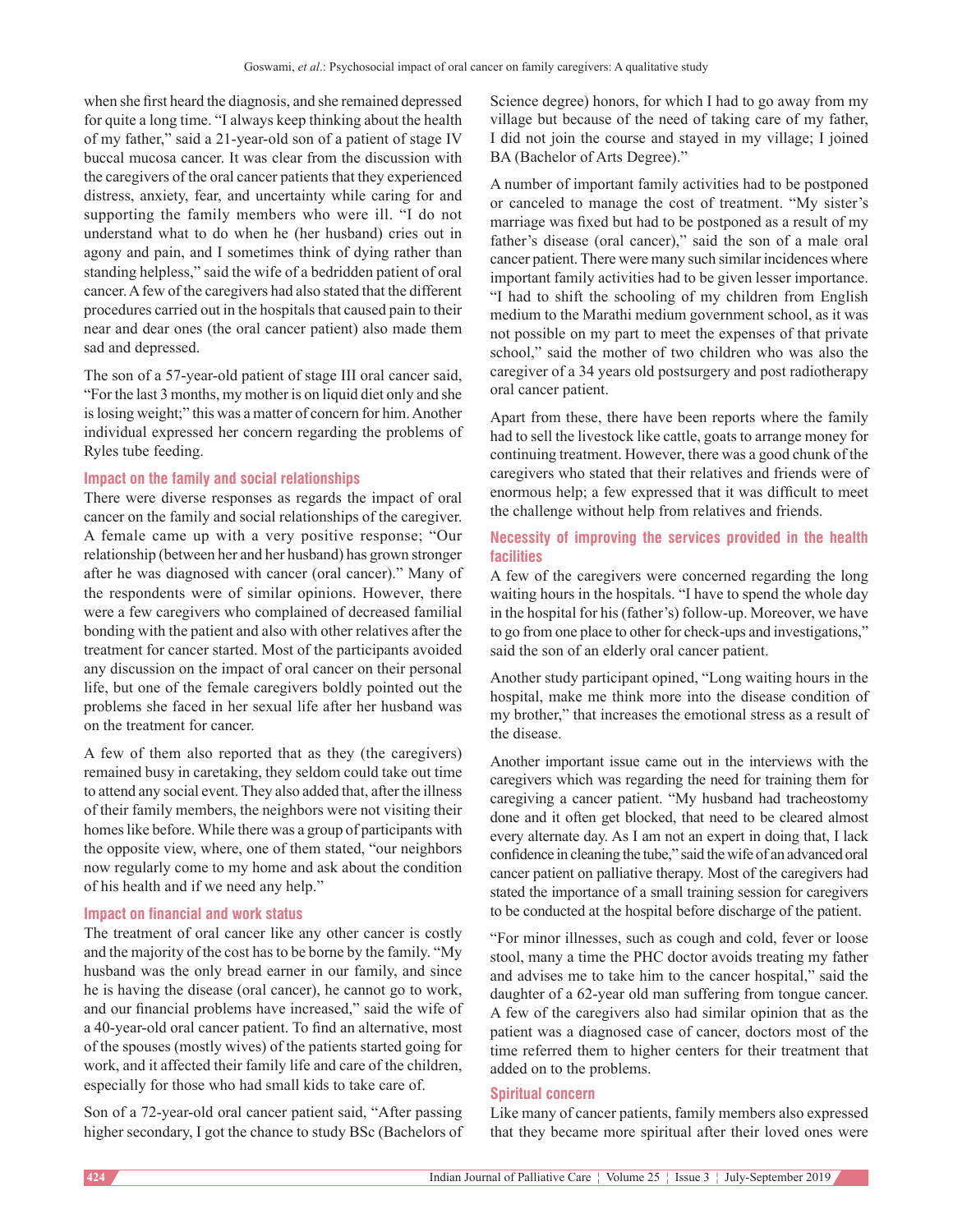diagnosed with cancer. "Its God's wish that he (her husband) had the disease, then what can we do?" was the explanation given by the wife of an oral cancer patient regarding causation of the disease. After a prolonged discussion on the issue, it was found that many of the caregivers gained confidence and could fight away from their emotional stress as a result of their spiritualism. This was clear when one of them very positively said, "He (her husband) is taking the treatment and by God's grace he is getting cured gradually."

# **Acceptance of disease**

Quite a good number of the caregivers were very positive regarding the future of their patients; one of them said "We have taken him (the patient) to the best hospitals and he is undergoing the best treatment available. We are confident that he will get cured." Another individual said, "Cancer is now a very common disease, and in our neighborhood itself there were three cancer cases, and all of them are healthy now."

The findings of the qualitative study on caregivers of oral cancer patients are further illustrated in the concept map [Figure 1] on the psychosocial impact of oral cancer on the caregivers.

# **Discussion**

Family caregivers are vulnerable to suffer from emotional stress which occurs as a result of a variety of reasons such as increased physical exertion, change in the daily routine, and negative thoughts about the future of their loved ones. Given *et al*.<sup>[6]</sup> expressed similar views regarding the family caregivers, who according to the authors need to devote more time in caregiving their patient and often suffers from the strain of caregiving. McMillan<sup>[7]</sup> found that continuous caregiving results in reducing their physical health, emotional health, and overall quality of life. Blanchard<sup>[8]</sup> studied the psychosocial impact of cancer on family caregivers where they found families are important in providing the environment for adjustment for the cancer patient, and it was not the patient alone, the family members were also directly confronted with the impact of cancer. As the number of cancer patients and survivors of all age groups are increasing, the role of caregivers is growing as well.

In this study, many of the participants stated that they were the victims of poor social and familial relationship as a result of the disease process of their relatives. They have no one to share their feelings and that increased their mental stress. Clark *et al*. [9] stated that the burden of caregiving leads to constrained social activities, deterioration of health, and increased mental illness like that of anxiety and depression.

We had included patients of all stages in our study but did not study the difference in the quality of life of caregivers of the patients who receive palliative treatment versus curative therapy. Weitzner *et al*. [10] did a comparative study between



**Figure 1:** Concept map showing psychosocial impact of oral cancer on caregivers. Color code - Red (box and arrow): Negative theme, Green (box and arrow): Positive theme, bold arrow: Direct association, broken arrow: Indirect association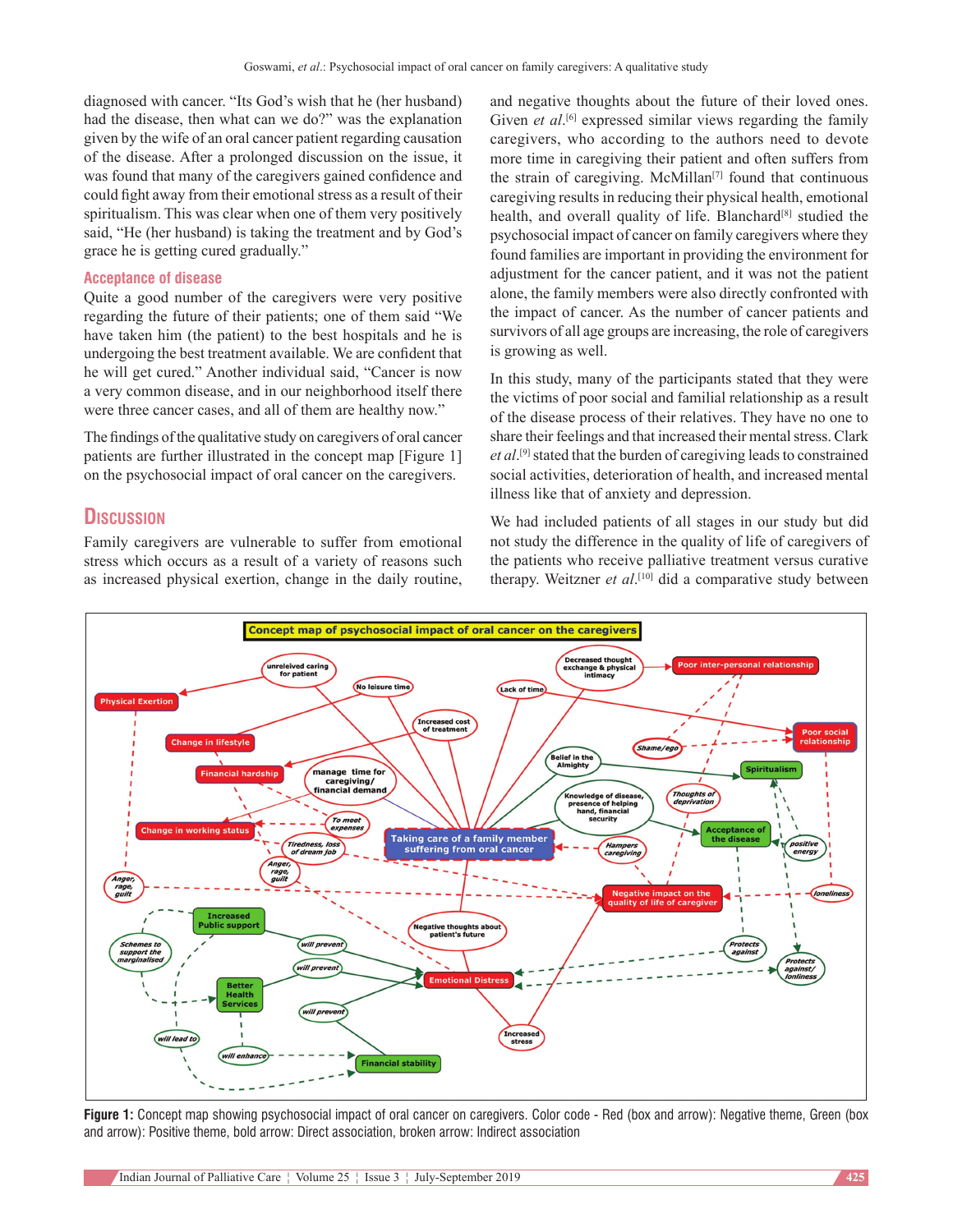these two groups and found that caregivers of patients in palliative therapy generally reported greater psychosocial impact than those responsible for patients in the curative phase.

We had more of female participants than males in our study, and we found that the female caregivers were more affected emotionally because of the disease process and seemed to be more concerned regarding future of their loved ones. Grov *et al*. used Hospital Anxiety and Depression Scale score to estimate $[11]$  the quality of life of caregivers of cancer patients and found that though depression was common in both the sexes, but female caregivers had a higher prevalence of depression which was in conjunction with this study.

Financial stress was the other reason for increased mental stress among the caregivers as they are the ones who were responsible for arranging money to carry out the treatment of their relative and also to run their families smoothly. Sharp and Timmons<sup>[12]</sup> found in their study that the cost of cancer treatment was huge. Wissinger *et al*. [13] did a systematic review on the economic burden of head and neck cancer to evaluate the evidence existing on the association of resource use and cost of the diagnosis and treatment of the head-and-neck cancer. They have included 77 studies in their systematic review, where Wissinger *et al*. [13] found that treatment costs for the head-and-neck cancers are generally high for cancers with advanced stages.

In spite of all these negative impacts of caregiving for longer times, most of the caregivers generally cope up with the problems. Acceptance of the disease was found to be the most important measure that helped in adjusting with the deteriorating health conditions of their relatives. Spiritualism too in some extent helped them in adjusting to the mental agony. Barrett found that more than half of the caregivers cope with the difficulties of caregiving through prayer or seeking support from a partner. He has also added, female caregivers were relationship‑oriented and often shared things with friends, siblings, children, and medical professionals for support. Unlike other parts of the world, the good thing about rural India is, joint family system is still prevalent here, that helped primary family caregivers to have task sharing and task shifting in many episodes that was found to be protective to the negative impacts of oral cancer. Few of the participants showed a positive attitude regarding caregiving. There are few studies $[1,3]$  with similar findings. According to these studies, the positive attitude of the caregivers might be either seen both during the early and late stage of the disease. According to Sculz *et al*.,[1] caregivers feel good about themselves as they feel their importance that gave meaning to their lives, helps them learn new skills and strengthened their bonding with their near and dear ones who were suffering from the deadly disease.

# **Conclusion**

In India, though work is going on palliative care of cancer patients that has been boosted up by the National Program For Prevention and Control of Cancer, Diabetes, Cardiovascular Disease, and Stroke program,<sup>[14]</sup> yet management of cancer has not fully incorporated the family care for cancer patients at home. Hence, it is the informal caregivers or family caregivers who are at the prime role of caring for their beloved ones who are suffering from cancer. Strategies need to be adopted for giving basic training on caretaking to the primary caregivers of cancer patients including oral cancer. Training should also include rendering health education regarding the cancer process and the identification of the side effect of cancer treatment. Last but not the least, the long waiting hours in hospitals may be utilized for counseling the caregivers to address their different psychosocial needs which will, in turn, help in improving the quality of life of family caregivers.

#### **Declaration of patient consent**

The authors certify that they have obtained all appropriate patient consent forms. In the form the patients have given their consent for their images and other clinical information to be reported in the journal. The patients understand that their names and initials will not be published and due efforts will be made to conceal their identity, but anonymity cannot be guaranteed.

#### **Financial support and sponsorship** Nil.

**Conflicts of interest**

There are no conflicts of interest.

# **References**

- 1. Schulz R, Sherwood PR. Physical and mental health effects of family caregiving. Am J Nurs 2008;108:23‑7.
- 2. American Cancer Society. What is a Cancer Caregiver ? p. 1‑8. Available from: https://www.cancer.org/treatment/caregivers/what-a-caregiver--does/who-and-what-are-caregivers.html. [Last acxcessed on 2017 Mar 03].
- 3. Schulz R, Newsom J, Mittelmark M, Burton L, Hirsch C, Jackson S*.* Health effects of caregiving: The caregiver health effects study: An ancillary study of the cardiovascular health study. Ann Behav Med 1997;19:110‑6.
- 4. Penning MJ, Wu Z. Caregiver stress and mental health: Impact of caregiving relationship and gender. Gerontologist 2016;56:1102-13.
- 5. Scientific Sofware Development. ATLAS.ti 8. Berlin. p. 1‑8. Available from: http://www.atlasti.com. [Last assessed on 2018 Mar 05].
- 6. Given BA, Given CW, Kozachik S. Family support in advanced cancer. CA Cancer J Clin 2001;51:213‑31.
- 7. McMillan SC. Quality of life of primary caregivers of hospice patients with cancer. Cancer Pract 1996;4:191-8.
- 8. Blanchard CG, Albrecht TL, Ruckdeschel JC. The crisis of cancer: psychological impact on family caregivers. Oncology (Williston Park) 1997;11:189-94.
- 9. Clark MM, Rummans TA, Sloan JA, Jensen A, Atherton PJ, Frost MH, et al. Quality of life of caregivers of patients with advanced-stage cancer. Am J Hosp Palliat Care 2006;23:185-91.
- 10. Weitzner MA, McMillan SC, Jacobsen PB. Family caregiver quality of life: Differences between curative and palliative cancer treatment settings. J Pain Symptom Manage 1999;17:418-28.
- 11. Grov EK, Dahl AA, Fosså SD, Wahl AK, Moum T. Global quality of life in primary caregivers of patients with cancer in palliative phase staying at home. Support Care Cancer 2006;14:943-51.
- 12. Sharp L, Timmons A. The Financial Impact of a Cancer Diagnosis.